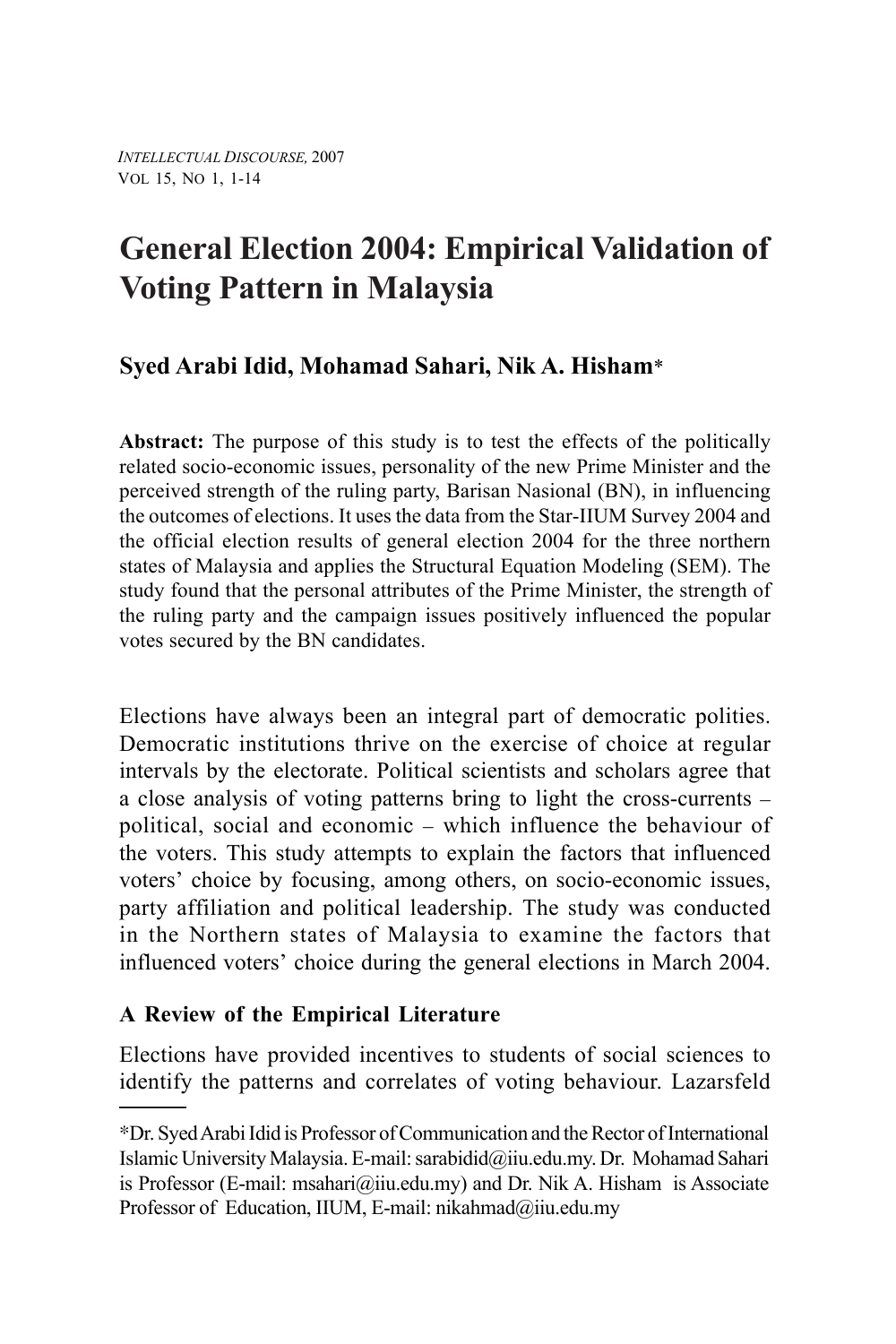and others in their study incorporated the influence of social groups and interpersonal communication by focusing on the reinforcing role that groups make on the individual voter.<sup>1</sup> Other studies, such as by Newman, analysed the influence of communication and the mass media on the voters.<sup>2</sup> Some studies found relationship between party affiliation and party loyalty arguing that voters vote for the party and are not bothered by candidates and issues.<sup>3</sup> There are scholars, however, who counter the above findings. They suggest that voters are concerned with issues rather than parties. To them, voters would choose the candidate who champion the issues considered important by them. Under such circumstances, campaign conduct and strategy play a dominant role in elections. Catt found a positive relationship between voter identification and campaign strategies.4 The successful re-election campaign of Bill Clinton as President of the United States in 1996 is attributed to the market orientation of his campaign strategy when campaigners matched the ideals of the American Dream with the voter preferences.<sup>5</sup>

Earlier studies on Malaysian elections identified race as the factor that swayed the voters, but in later elections, religion and regionalism were considered important in shaping voters' choice.<sup>6</sup> Foreign policy and rallying around the national flag were important issues during the 1964 election, when Malaysia faced a series of small armed incursions resulting from Indonesia's policy of "Confrontation."7 In contemporary times, the voting pattern is believed to be directly determined by voters' beliefs, opinions and perceptions toward the government's performance in addressing the socio-economic and political issues. These are in addition to the organisational strength of BN, and more importantly its leadership.<sup>8</sup> These factors require empirical validation which is attempted in this study.

#### **Present Study**

The general elections in Malaysia were held in March 2004 in which the ruling coalition, Barisan National (BN), captured unprecedented 90 per cent of the seats in Parliament and polled 64.4 per cent of the popular votes. The BN's success is attributed to many factors including the leadership of the newly installed Prime Minister, Datuk Seri Abdullah Ahmad Badawi, who assumed office on October 31, 2003. Badawi was leading the party in the 2004 elections for the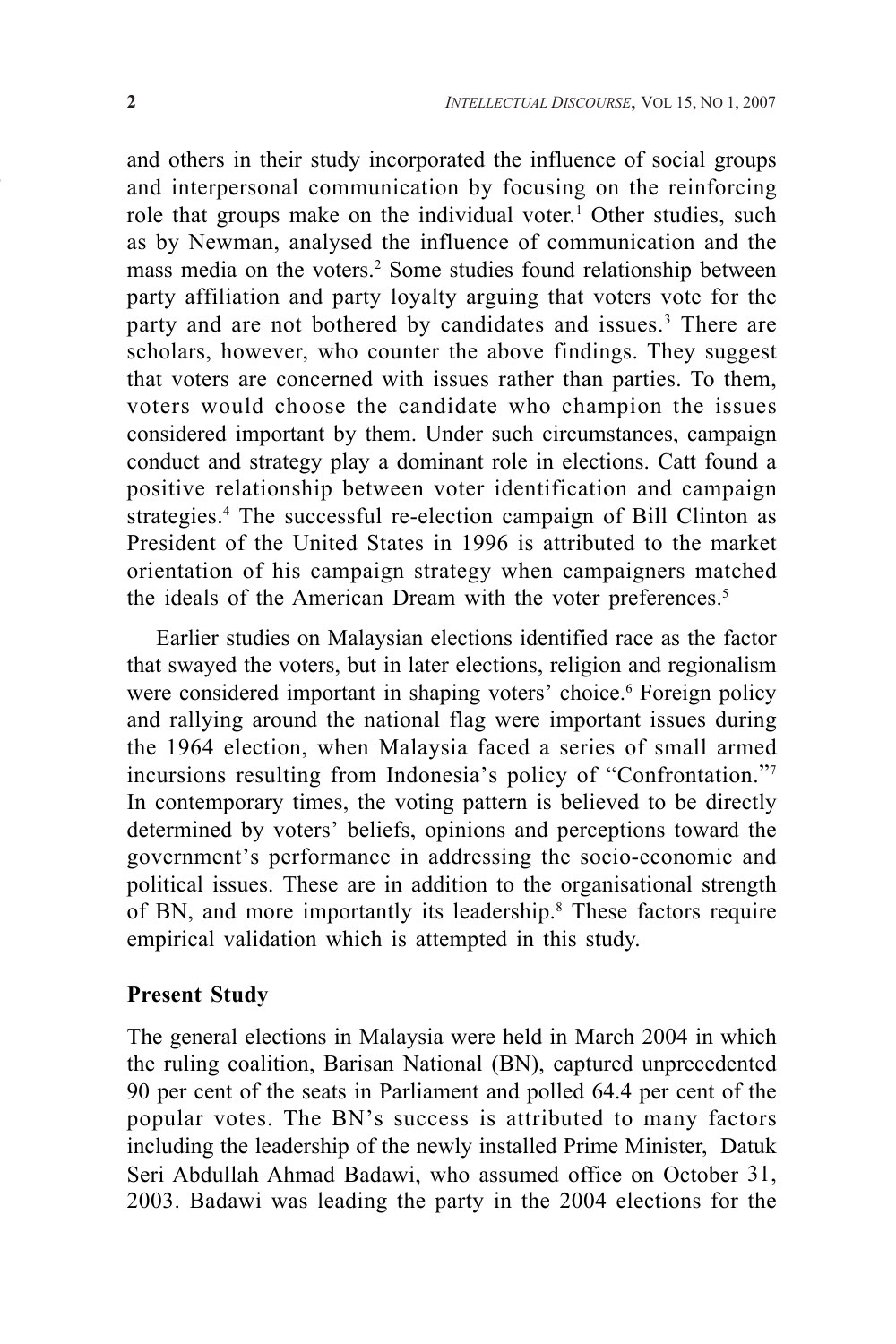first time. The economy was performing well, and the people in general held a positive opinion about the country moving in the right direction.

The opposition parties did not fare well during the 2004 election. The Islamic Party, Partai Islam Se-Malaysia or PAS, performed poorly by winning only 6 seats compared to 26 seats it won in 1999. PAS also won majority seats at the state level in 1999 and formed governments in Kelantan and Terengganu. The self-proclaimed Democratic Action Party (DAP) captured 12 parliamentary seats compared to only 10 seats in 1999. The opposition parties could not agree among themselves to form a united front to face the BN in  $2004<sup>9</sup>$ 

The patterns of causal relationships for the popular votes obtained by the National Front candidates in the 2004 election is hypothesized in Figure 1. First, the popular vote for the ruling party depends on voters' views on the political, social and economic issues.<sup>10</sup> Such issues as the implementation of the National Service programme, the use of English in the teaching of science and mathematics, and the socio-economic well being as experienced by the voters, were raised during the election in order to undermine the popularity of the ruling party. Thus, popular vote was expected to be directly and negatively influenced by the multidimensional issue-related variable.

 Second, the efficacy of the leadership of the incumbent party as perceived by the voters also affected outcome of the election in a direct manner. The perceptions toward the Prime Minister, which could be observed mainly in the form of voters' reactions toward his leadership characteristics, would directly determine the popular vote for BN candidates led by the Prime Minister. Third, the perceived strength of the government, which comprises several political parties, would likely influence the popular vote.

Meanwhile, the perceptions toward socio-economic issues may have negatively affected the strength of BN. This perceived strength is a composite of voters' opinion about the ability of the four major components of BN, namely, United Malays National Organisation (UMNO), Malaysian Chinese Association (MCA), Malaysian Indian Congress (MIC) and Gerakan Rakyat Malaysia (Gerakan) in leading and managing the country. This means that apart from their direct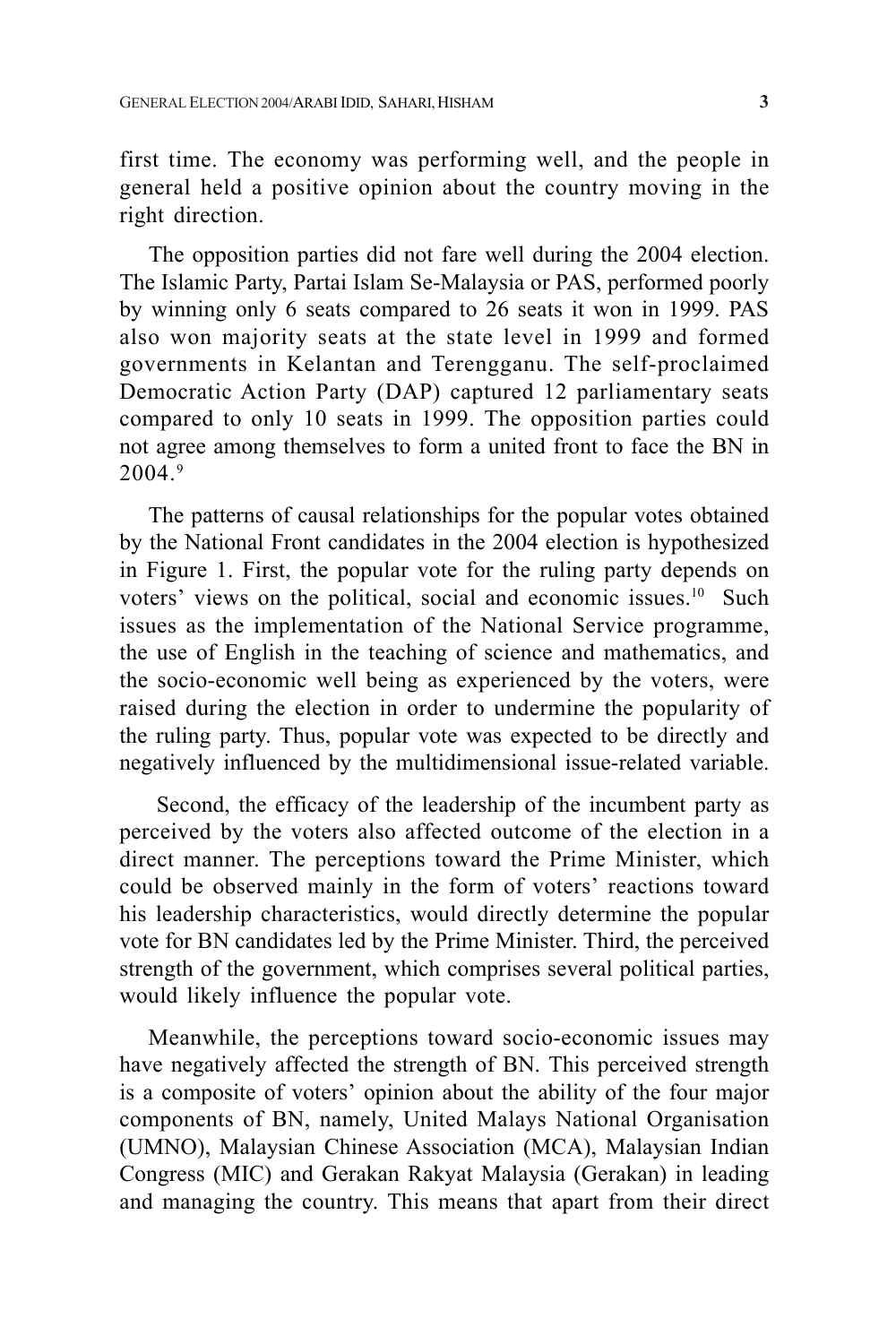Figure I: Popular Vote for the BN in the 2004 General Election: Hypothesized Model



negative effect on voting pattern, the perceived socio-economic issues exert their influences indirectly through the strength of the National Front. Similarly, it is reasonable to argue for causal relationship between the voters' perception toward the Prime Minister and the socio-economic issues. Possibly, the manner in which voters view the socio-political issues would negatively impinge on their perceptions toward the Prime Minister, which in turn would influence their voting behaviour.

The hypothesized causal relationships are considered stable over time. It is likely that the patterns of dependent relationship are consistent for several months, unless some extraordinary events occur and influence the determinants of voting behaviour. However, after a certain time lapse, the direction and magnitude of the relationship may change. For example, a major economic event may eventually redefine the socio-economic issues, perceived leadership and the strength of the ruling party. The model, therefore, is testable on a several-month time frame, within which the postulated directional influences are applicable.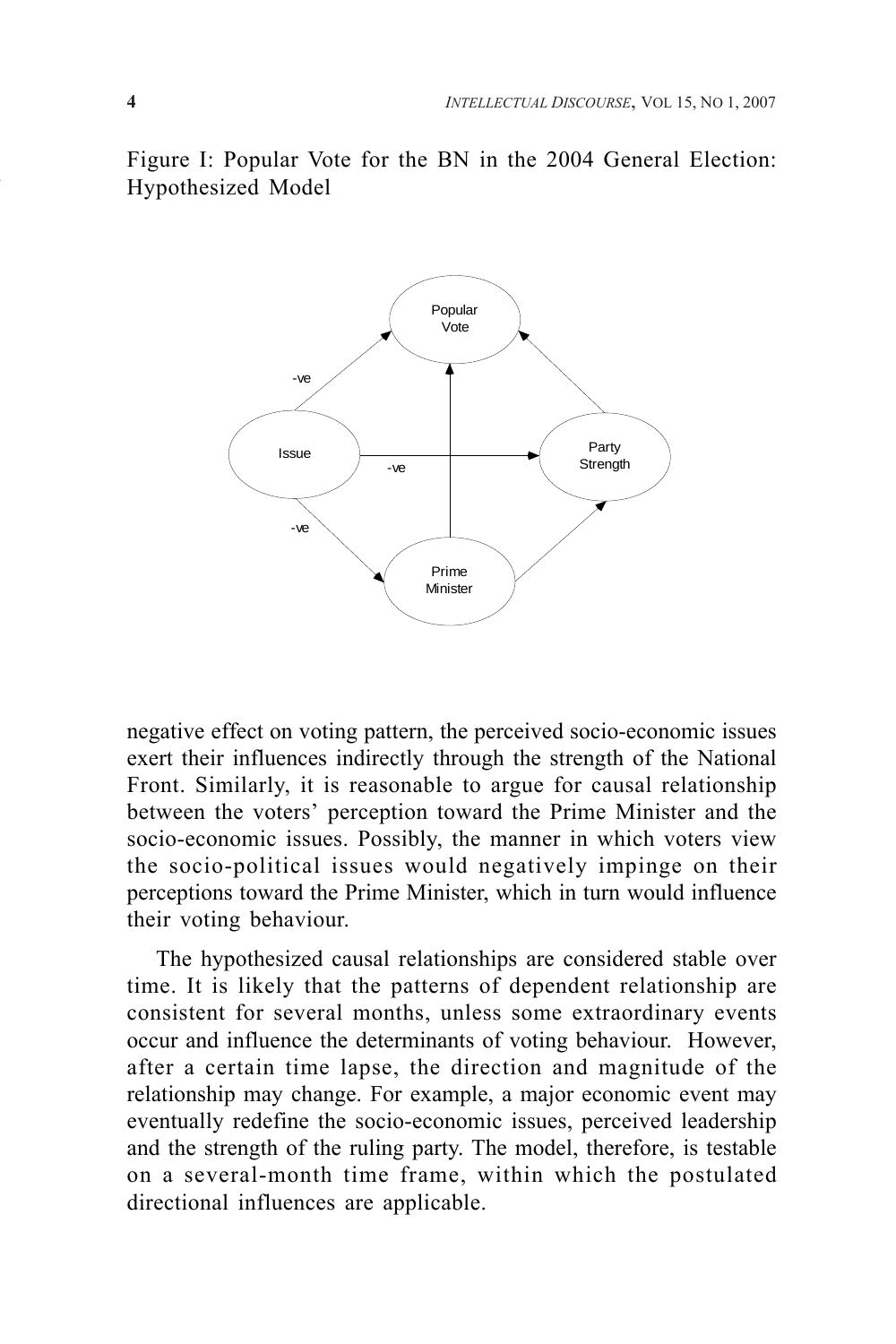The purpose of this study is to examine the efficacy of the hypothesized patterns of voting. More specifically, the study aims at establishing the indicators of voting patterns of the ruling political party, the BN, in the 2004 general election. It aims at testing the effects of the politically related socio-economic issues, characteristics of the new Prime Minister and the perceived strength of the ruling party in influencing the outcome of elections. In sum, the study seeks to statistically validate a theoretical model for the outcome of the 2004 election in selected constituencies.

#### **Approach and Methodology**

The data for this study is derived from face-to-face interview with voters at designated locations, and through questionnaires with close and open-ended questions. The questionnaire contained 205 items asking respondents' opinion on socio-economic issues and their evaluation of political leaders in the government as well as in the opposition. The questionnaire took about 45 minutes to be completed.

The Star-IIUM Survey 2004 involved a sample size of 1,511 respondents from all over the peninsula. To manage such a large scale study nation wide, proper procedures and parameters were observed to ensure the quality and reliability of data collected. The objective of this nation wide study, which was sponsored by the daily *Star* newspaper, was to find out the party that people would vote during the forthcoming election. This was the second time the *Star* sponsored such a study. The first survey was conducted in 1999.

For the purpose of this paper, a portion of the study was extracted, namely on the voters in the states of Kelantan, Tenggeranu and Kedah. The three states had predominantly Malays voters. The research question that we had in mind was the extent to which voters were influenced by the Prime Minister's leadership, party affiliation and issues in making their voting decision, such as "Would party affiliation be the dominant factor or would leadership and issues prevail?"

The respondents of the study were 301 voters, most of whom were Malays (86.4%); the sample also comprised 10.3% Chinese and 3.3% Indian voters. The voters were sampled from three states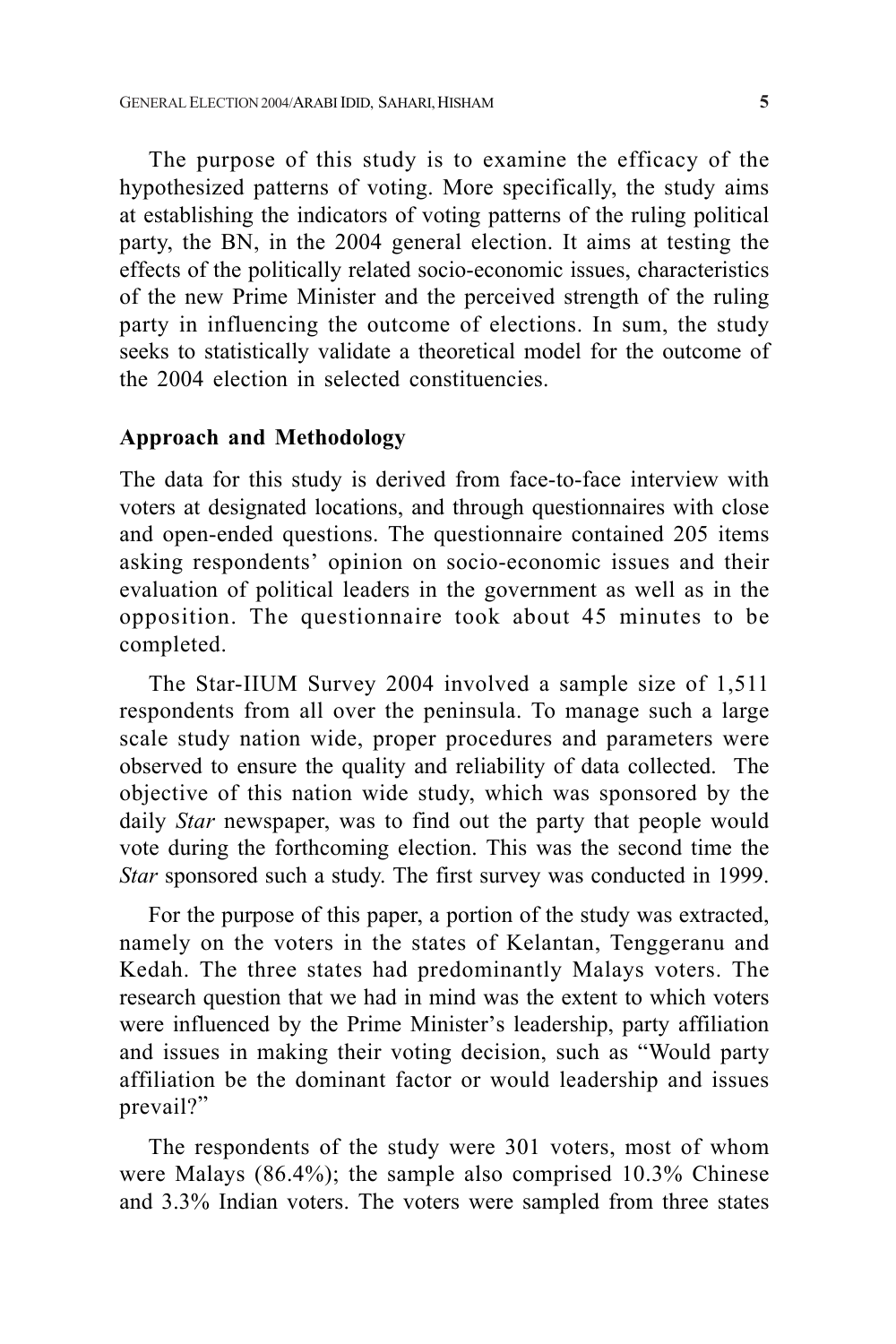of interest, Kedah (34.2%), Terengganu (35.5%) and Kelantan (30.3%). In each state, a sample of voters was selected from two state constituencies. The sample size was deemed adequate for the application of structural equation modeling (SEM).

## **The Variables**

The instrument contained measures of perceived socio-economic issues, leadership characteristics of the Prime Minister, and the perceived strength of the Barisan Nasional (BN), the party in power. The perceived socio-economic issues were represented by four observed constructs, which were the perceptions towards (i) economic wellbeing (econ), (ii) socio-economic issues (social), (iii) UMNO-related issues (pol1), and (iv) the Chinese-based parties, the MCA and Gerakan-related issues (pol2). The items are worded in a manner that higher composite score on each construct represents socio-economic issues that question the credibility of the ruling party. The perceptions toward the Prime Minister comprised 10 variables (pma through pmj), each of which prompted the respondent to indicate his or her level of agreement. The strength of ruling party (BN) is a composite of respondents' score toward the strength of the four major components of the National Front since 1999. The data were subjected to a series of four principal component analysis and internal consistency analysis to determine the psychometric properties of the measures. A summary of the measurement characteristics of these exogenous variables is presented in Table 1.

It should be noted that the criterion measure of the study was the proportion of votes obtained by the candidates of the ruling party in their respective constituencies. The data were collected from the results of General Election 2004 as published in the Government Gazette.

## **Analytical Procedure**

To arrive at the conclusion, structural equation modeling (SEM) was applied on the data. SEM, one of the highly versatile statistical tools, was used in this study to test whether the proposed voting pattern model was consistent with the data for several reasons. First, SEM facilitates the estimation of dependence relationships among the variables in the proposed model simultaneously. Second, it allows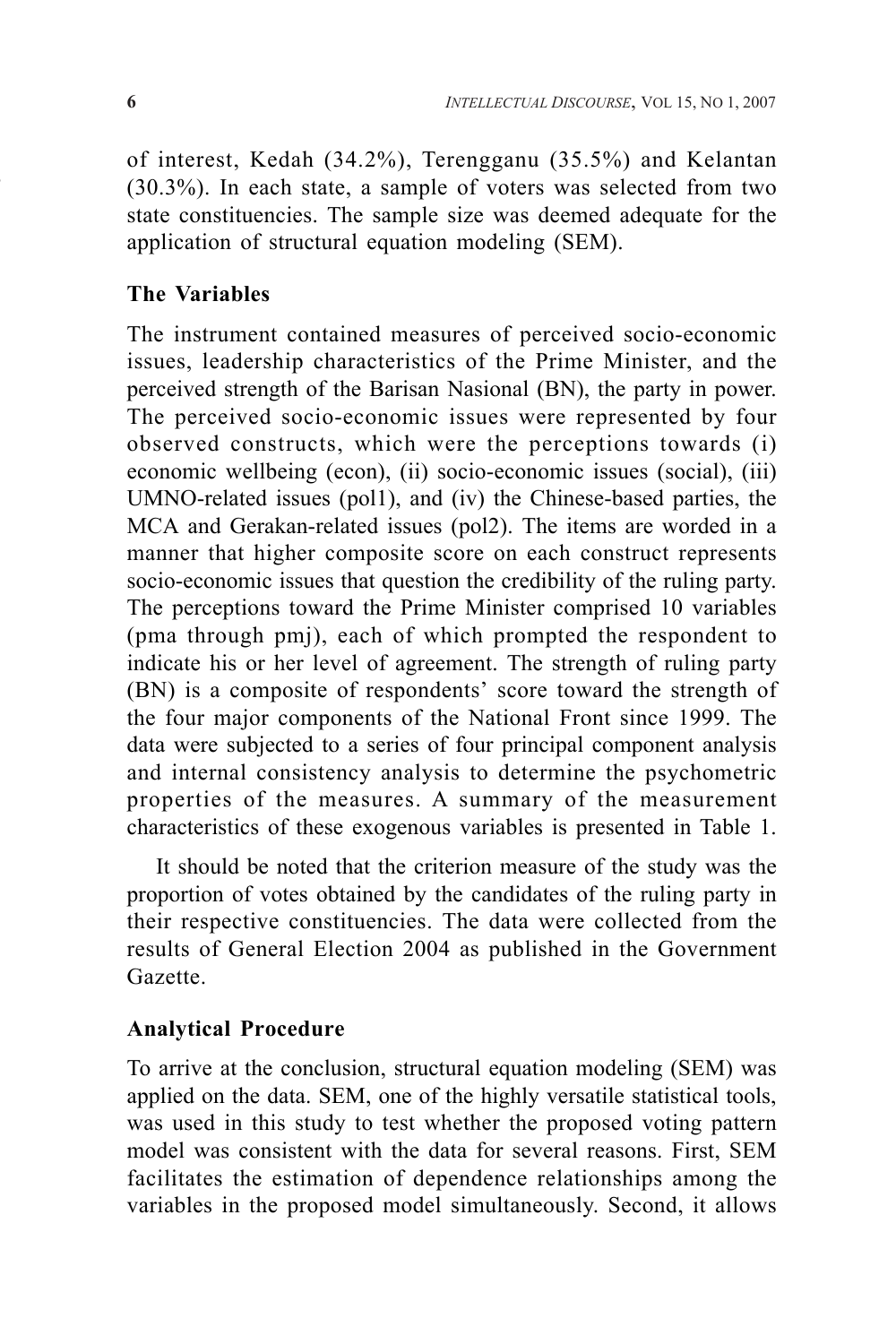for the assessment of both directional relationships, implying the likelihood of causal links, and non-directional relationships among the variables simultaneously. Third, SEM enables the identification of underlying non-observable constructs, the latent variable which were not measured directly in the study. This capability would substantially contribute to a theory building, because a theory generally aims at describing relationships among the latent variables. Finally, the ability of the SEM to extract latent variables on the basis of the observed covariance among the measured (manifest) variables permits the researcher to estimate the measurement error; hence, the reliability of the data.

| <b>Measured Variables</b>  | Code             |    | Number of<br>Item PVE* Min |     | Max | Alp |
|----------------------------|------------------|----|----------------------------|-----|-----|-----|
| Economic Well-Being        | econ             | 3  | 63                         | .50 | .73 | .70 |
| Socio-Economic Issues      |                  | 12 | 56                         |     |     |     |
| Social Issues              | social           | 4  | $\blacksquare$             | .40 | 86  | .60 |
| <b>UMNO</b> Leadership     | pol1             | 4  |                            | .72 | .80 | .80 |
| Unity of Chinese parties   | pol <sub>2</sub> | 4  |                            | .66 | .75 | .68 |
| The Characteristics of the |                  |    |                            |     |     |     |
| Prime Minister             | PL.              | 10 | 48                         | .52 | .70 | .88 |
| Strength of the NF         | bn               | 4  | 74                         | .60 | .96 | .88 |

Table 1**:** Results of Principal Component Analysis and Reliability Analysis

Note\* PVE – Proportion of variance explained

The hypothesized model was estimated using the covariance matrix derived from the data. To evaluate the adequacy of the estimated models, i.e., its goodness of fit, the analysis used the conventionally accepted criteria.<sup>11</sup> Given that the model was substantially and methodologically "fit," it was revised when the need arose.

#### **Model Specification**

On the basis of the preceding framework, the study identified a model of interrelated dependence relationships. It contained 15 manifest variables. Two measurement models, each of which attempted to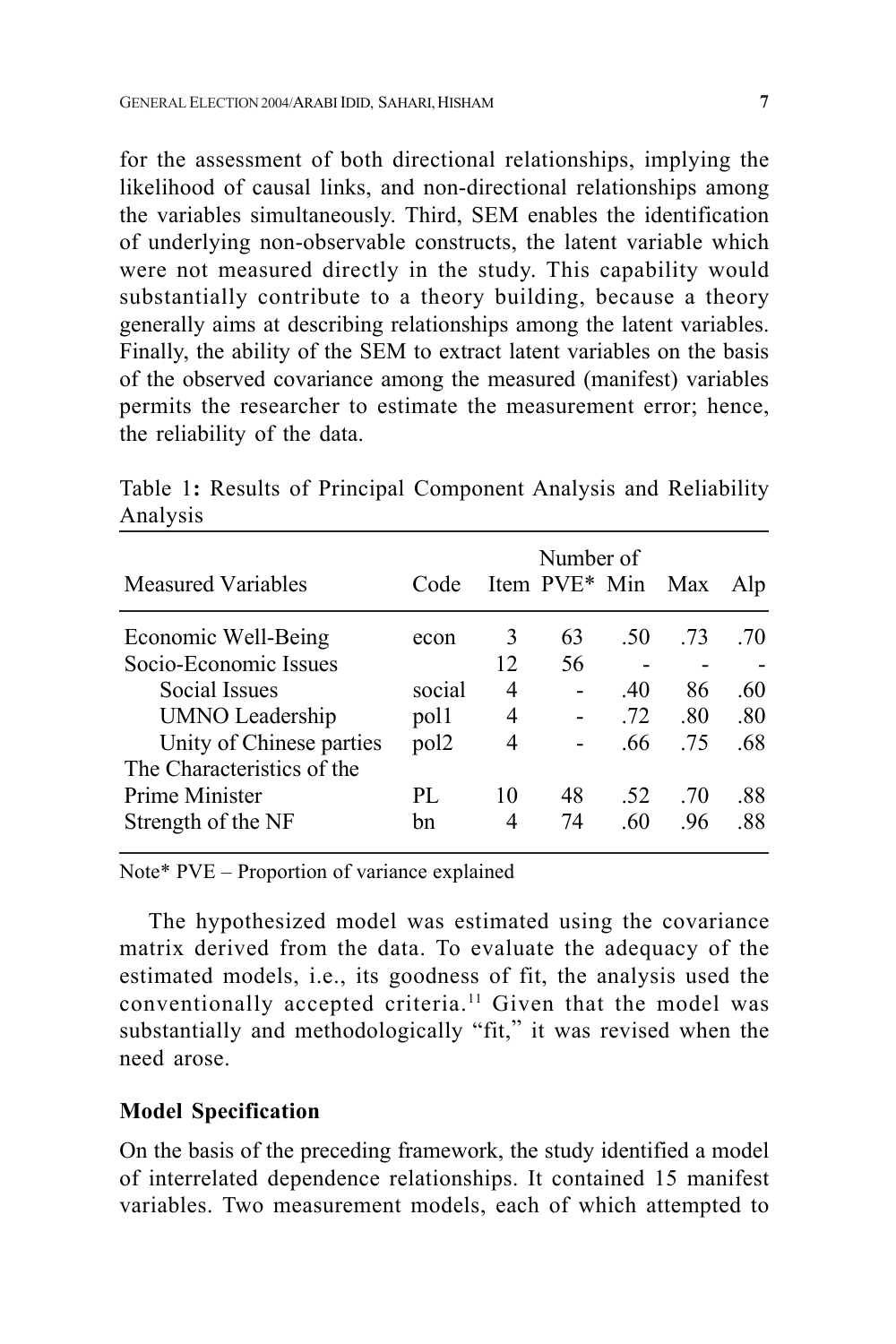extract a latent variable, were established in the specification. The first latent variable, labelled as *issues*, which would explain the variability in pol1, pol2, social and econ, was hypothesized to represent the voters' perceptions toward politically-related socioeconomic issues. The second latent variable, the *PL*, represents the underlying factor for the 10 measured characteristics of the Prime Minister.

#### **Model Evaluation**

To estimate the hypothesized model, the study used AMOS 6.0 datafitting programme.12 The programme adopted the maximum likelihood estimation in generating estimates of the full-fledged SEM. In addition, since the programme analyzed covariance matrices, the estimation procedure satisfied the underlying statistical distribution theory, and thereby yielding dependable estimates.

Once the model was estimated, the study applied a set of measures to evaluate its goodness of fit. The measures, guided by the conventionally accepted criteria for deciding what constitutes good fit, assessed the (1) consistency of the hypothesized model with the empirical data, and (2) reasonableness of the estimates. The consistency of the model with the data was determined using four measures that reflected the overall model fit. The first measure was the minimum value of the discrepancy between the observed data and the hypothesized model divided by the degrees of freedom (CMIN/df). Arbuckle and Wothke point out that the CMIN/df with a value of less than 5 is considered acceptable.<sup>13</sup> The second index was the root mean square error of approximation (RMSEA). A value of RMSEA, approximating the discrepancy that could be expected in the population of less than 0.08, was judged reasonable for a fitting model. Third, the study examined the GFI, the adjusted goodness of fit index (which is analogous to the adjusted coefficient of determination in multiple regression) and, finally, the Tucker-Lewis index (TLI), which compared the estimated model with the null-model. Each index ranges from approximately zero to 1, with values of 0.90 or more reflecting good fit of the model to the data.

The study also examined the magnitude and direction of individual parameter estimate to determine its reasonableness. This examination sought for offending estimates, such as negative error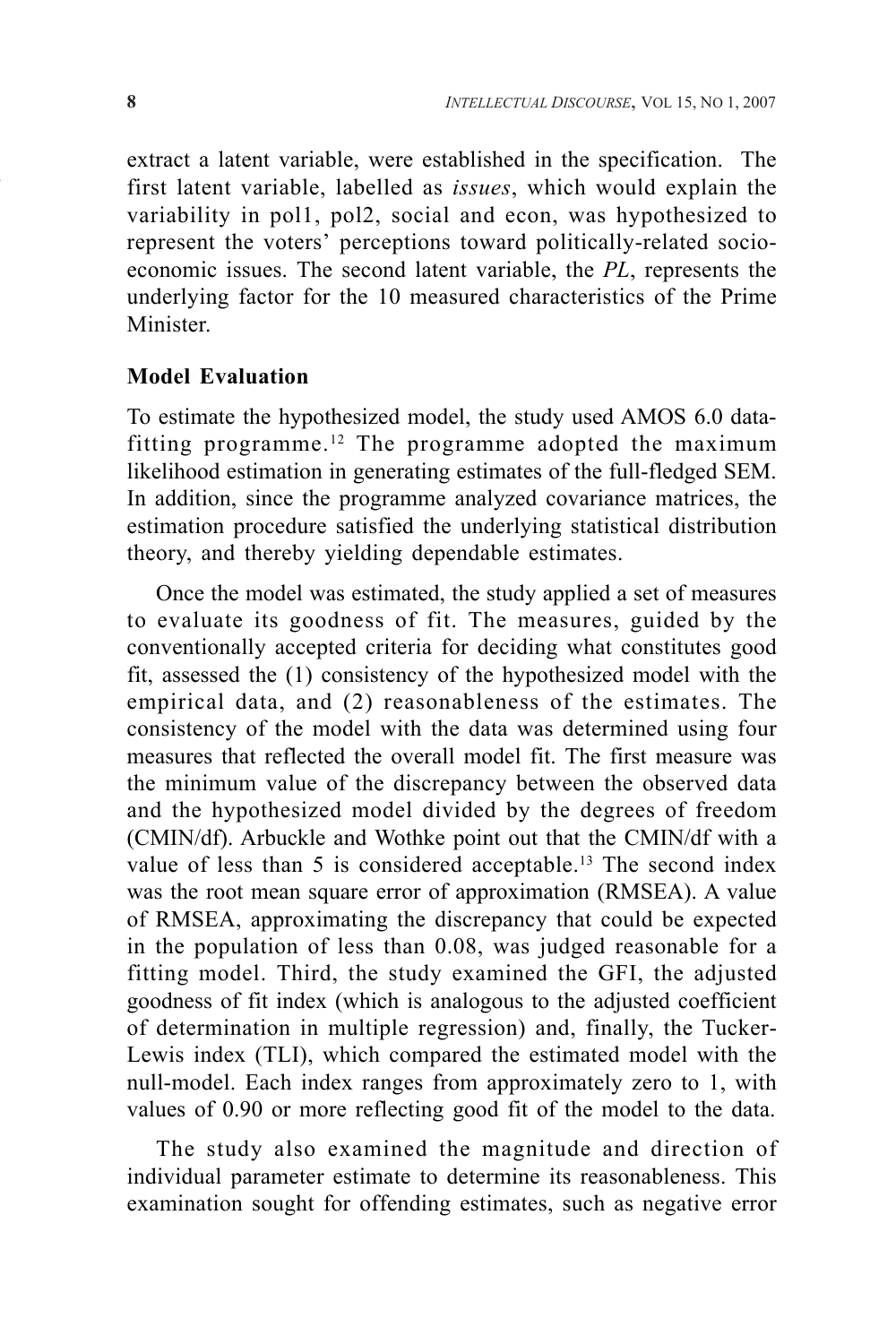variances and theoretically inconsistent coefficient, which could undermine the validity of the model.

### **The Assessment of the Voting Pattern Model of 2004 General Election**

The assessment of the model fit is based on the results of the SEM on the data collected from a sample of 301 voters. Table 2 contains the indices for the assessment of the goodness of fit of the models.

Table 2: Fit Indices of the Model

Measur&ote: The model contains two underlying comparistics (Issues and characteristics of the Prime Minister) and one manifest variable, the strength of the National  $CMIN/$  depends  $3.10$ RMSEA<br>CEI The results suggested that the model d<sub>id c</sub>apt fit the data adequately. The hypothesized model yielded an ascepted level of discrepancy hetween the observed data and the hypothesized model divided by the degrees of freedom (CMIN=3.10). Moreover, the root mean square error of approximation (RMSEA  $=0.08$ ) met the requirement set for a fitting model. The fitness of the model, on the other hand, was contaminated with two statistically insignificant coefficients (Figure 2). The relationship between issues and vbn (proportion of votes for the ruling party) was 0.01, while the PL-bn path coefficient was -.16. In addition, two of the fit indices fell short of the specified standards of model fit (GFI=0.89; TLI=0.84). The results indicated a need to revise the model.  $GFI$  The results suggested that the model divideo  $TLI$  The hypothesized model yielded an agcep-InsignificaYre Befficients (2)

#### **The Revised Model of the 2004 General Election**

The hypothesized model contained statistically insignificant causal links between (i) issues and vote for Barisan Nasional (vbn), (ii) the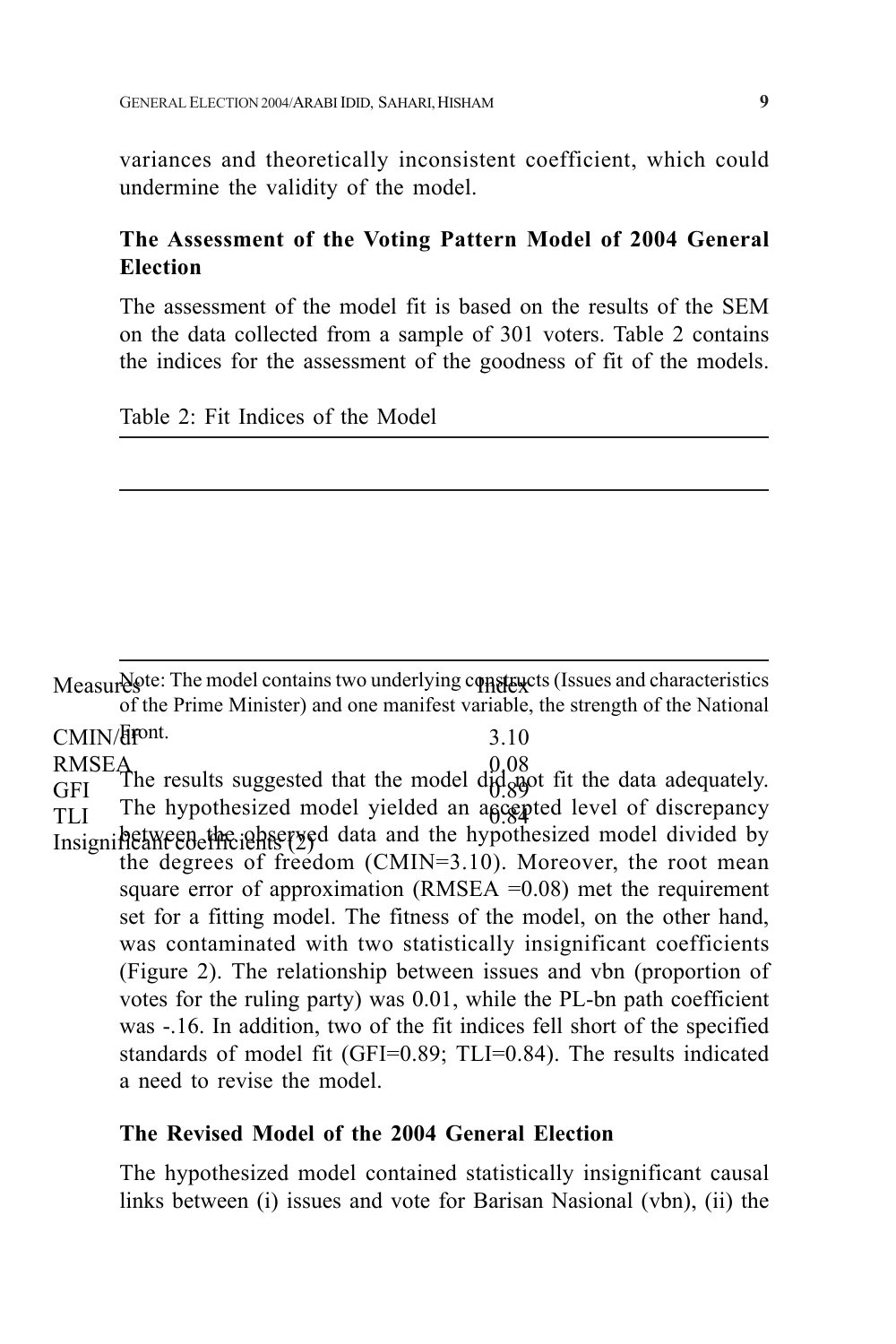characteristic of the Prime Minister (PL), and strength of Barisan Nasional (bn). On the basis of substantive reasoning, the revised model fixed these causal relationships to zero. Moreover, the model

Figure 2: General Election 2004: The Hypothesized Model

Note: the endogenous variable (vbn) indicates the percentage of popular vote for the National Front candidates.

excluded (i) two manifest (pol2 and econ) and (ii) five of the PLrelated variables, which were pmc, pmf, pmh, pmi and pmj to reduce the likelihood of multicollinearity and to derive a simpler solution.

The revised model produced acceptable consistency of the dependence relationships with the data. Clearly, the other four overall fit indices (CMIN/df=2.44; RMSEA=.069; GFI=0.96; TLI=0.94) supported the adequacy of fit. The revised model (Figure 3) is free from offending estimates.

The parameter estimates were statistically significant at 0.05 level and were of practical importance, since each standardized structural coefficient was larger than 0.1. The direct, indirect and total effects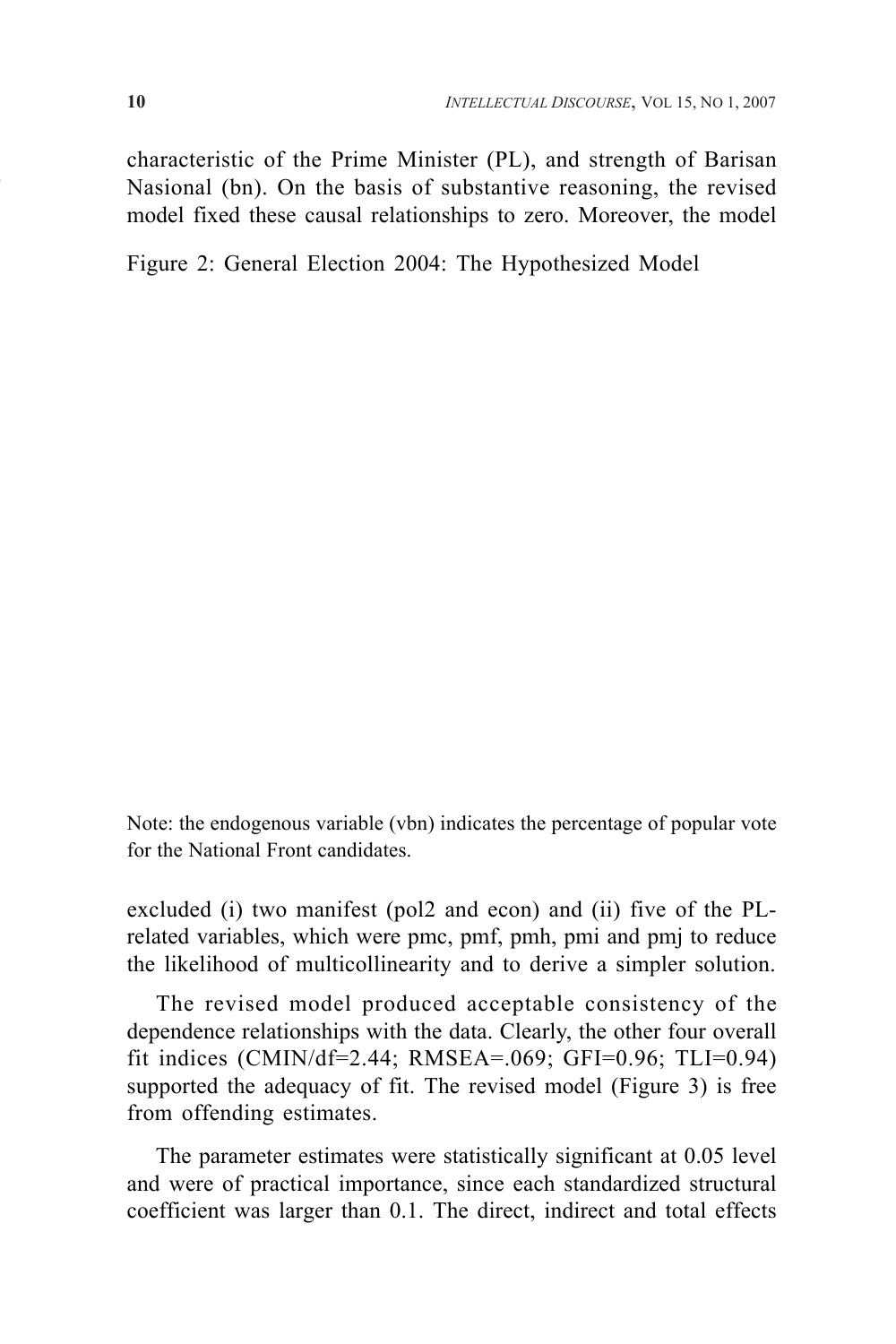on the proportion of popular votes for Barisan Nasional are summarised in Table 3. The data indicated that the determinant of popular vote (vbn) with the largest causal effect was the perceived

Figure 3: General Election 2004: The Revised Model



Table 3: A Summary of Standardized Causal Effects of the Popular Vote of the National Front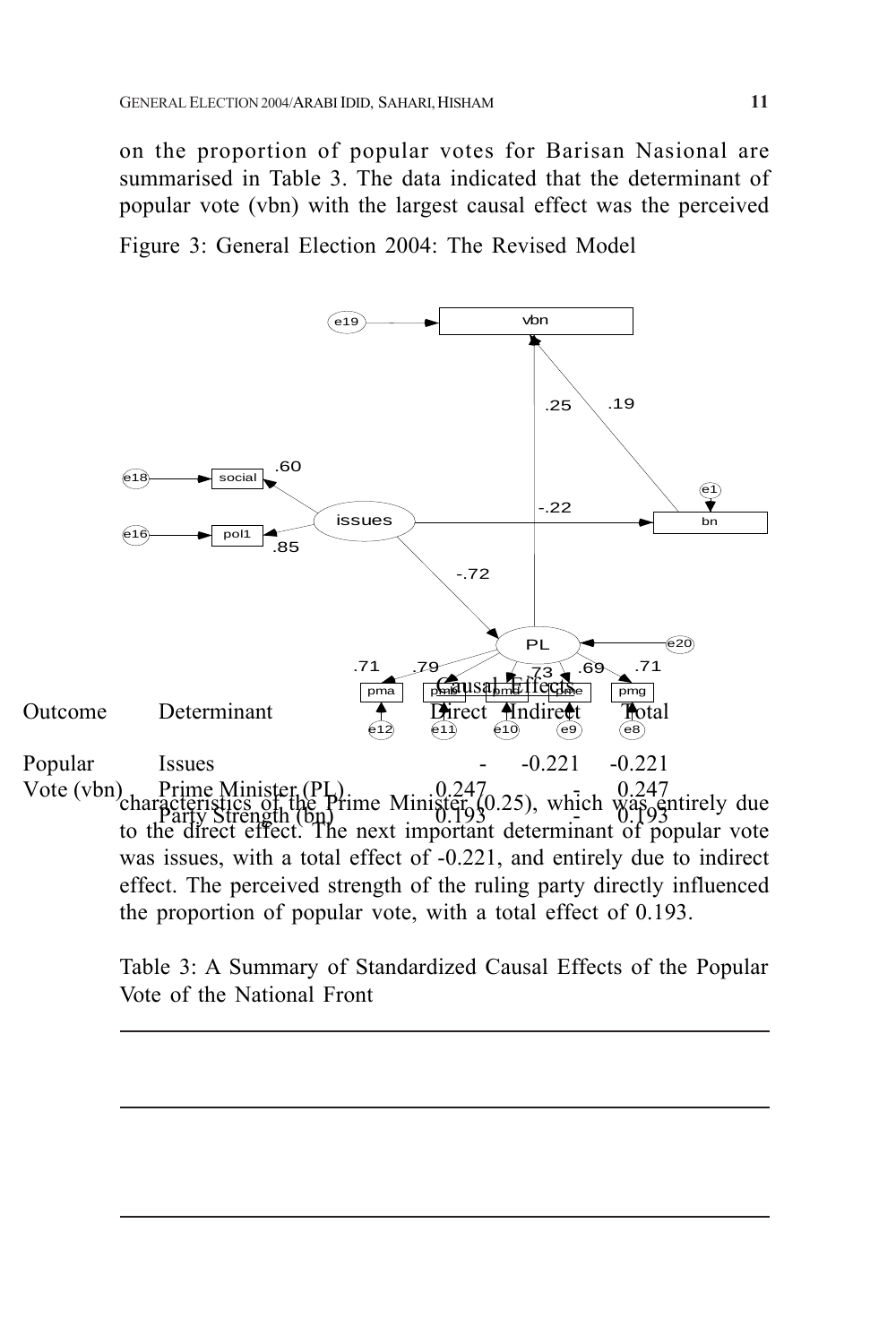The model estimation also indicated that the socio-economic issues significantly determined perceptions towards the Prime Minister (total effect  $= -0.717$ ). Similarly, the socio-economic issues significantly influenced the manner in which the voters perceived the strength of Barisan Nasional on account of the attributes of Abdullah Ahmad Badawi as the Chairman of BN and Prime Minister. They saw the issues but these issues were evaluated through the personal characteristics of the Prime Minister. Abdullah Ahmad Badawi was therefore a big factor in determining how and why the Malays voted for BN during the 2004 general election. Another reason why the voters chose BN was their perceived strength of the party, but this perception was indirect as it had to go through the perception of issues.

## **Conclusion**

A total of 301 respondents from the predominantly Malay states of Kelantan, Tenggerenu, and Kedah were extracted from a total nationwide study of 1,511 voters during the month of February in anticipation for the March 2004 general election. A Structural Equation Modeling (SEM) was applied on the data. SEM is one of the highly versatile statistical tools used to test whether the proposed voting pattern model was consistent with the data.

Major findings:

- a. The study yielded an empirical model that accounts for the outcome of the Malaysian General Election 2004.
- b. The most important determinant of the popular votes (the percentage of votes obtained by BN) was the attributes of the Prime Minister, as perceived by the voters. They saw him through several attributes, among them being a religious person, sincere, caring, forward looking and eager to solve the national problems.
- c. The strength of BN, as perceived by the voters, positively influenced the percentage of popular votes secured by its candidates.
- d. Issues influenced the popular votes of BN indirectly. The relationship of issues was seen to be indirect via the strength of BN.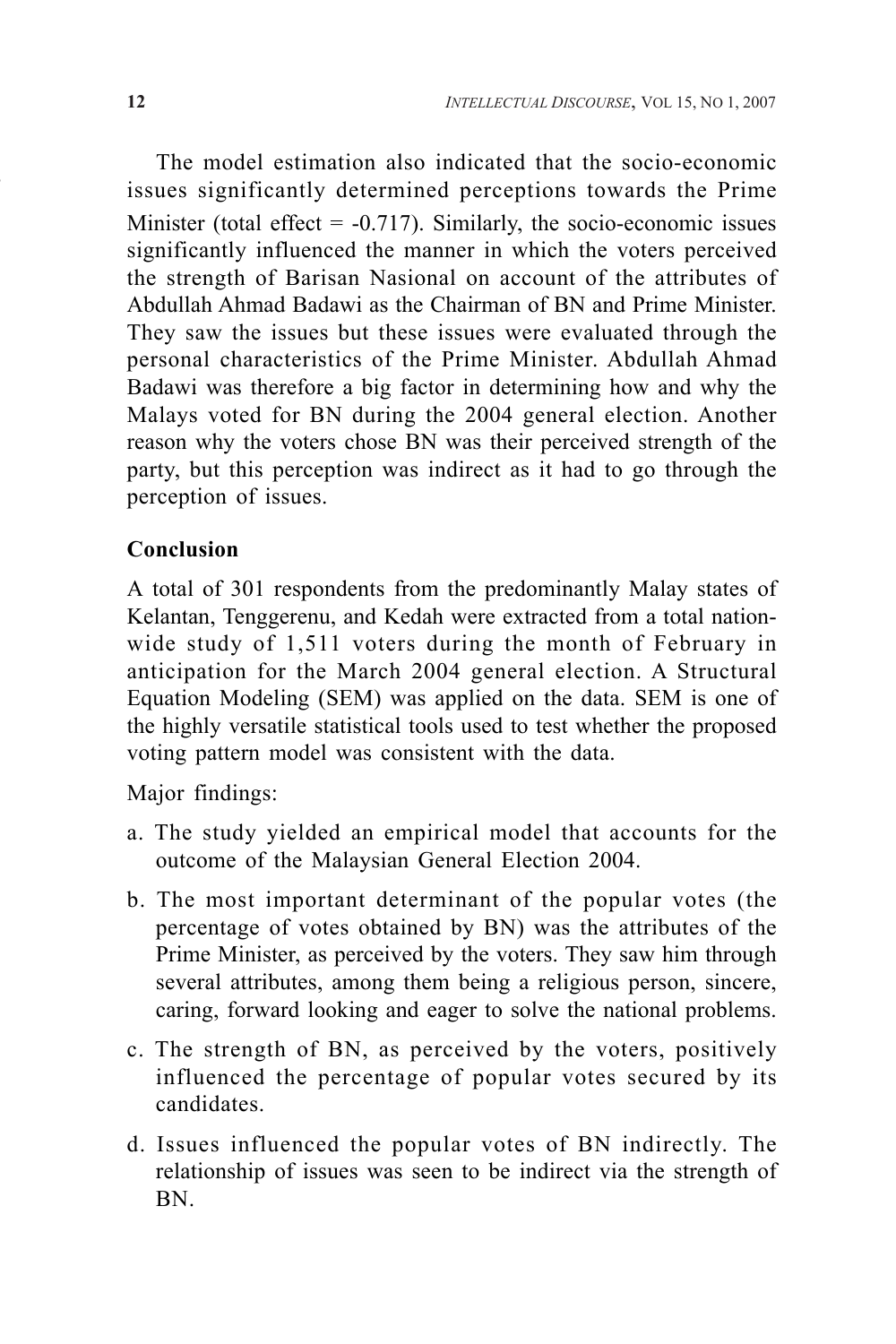It seems that Malay voters saw leadership as an important factor in deciding the party of their choice in an election. The characteristics or attributes of leadership appeal to them and if the issues did, it would be seen to be influenced by the leadership factor.

Given the nature and availability of the data, the model accounted for only a limited number of "pocketbook issues" as perceived by the voters. In future, the inclusion of econometrically sound socioeconomic predictor is in order. Future studies may also include voters from other races to understand the dynamics of Malaysian elections.

#### **NOTES**

1. P. Lazarsfeld, B. Berelson, and H. Gaudet, *The People's Choice: How the Voter Makes up His Mind in a Presidential Campaign* (New York: Columbia University Press, 1968).

2. B.I. Newman, "A Predictive Model of Voter Behavior," in *Handbook of Political Marketing*, ed. Bruce I. Newman (Thousand Oaks: Sage, 1999).

3. D. Wring, "Images of Labour: The Progression and Politics of Party Campaigning in Britain," *Journal of Political Marketing*, 1, no. 1 (2002): 23- 38.

4. H. Catt, *Voting Behaviour: A Radical Critique* (London: Leicester University Press, 1996)

5. B.I. Newman, "A Predictive Model of Voter Behavior."

6. Abdul Rashid Moten, "The 1999 General Elections in Malaysia: Towards a Stable Democracy," *Academika*, No. 51 (2000):67-86; B. Gale ed., *Readings in Malaysian Politics* (Kuala Lumpur: Pelanduk, 1986); K.J. Ratnam, *Communalism and the Political Process in Malaya* (Kuala Lumpur: University of Malaya Press, 1965); K.J. Ratnam and R.S. Milne, *The Malayan Parliamentary Election of 1964* (Singapore: University of Malaya Press, 1967); R. Sankaran and Mohd Hamdan Adnan, *Malaysia's 1986 General Election: The Urban-Rural Dichotomy* (Singapore: Institute of Southeast Asian Studies, 1988).

7. K.J. Ratnam & R.S. Milne, *The Malayan Parliamentary Election of 1964* (Singapore: University of Malaya Press, 1967).

8. Syed Arabi Idid, *Penentuan Agenda: Peranan Media Masa Dalam Pilihanraya Umum* (Kuala Lumpur: DBP, 1994); Syed Arabi Idid, Abdul Rashid Moten & Saodah Wok, "July 2002 By-election in Kedah, Malaysia," *Asian Profile*, 31, no. 4 (2003): 307-315.